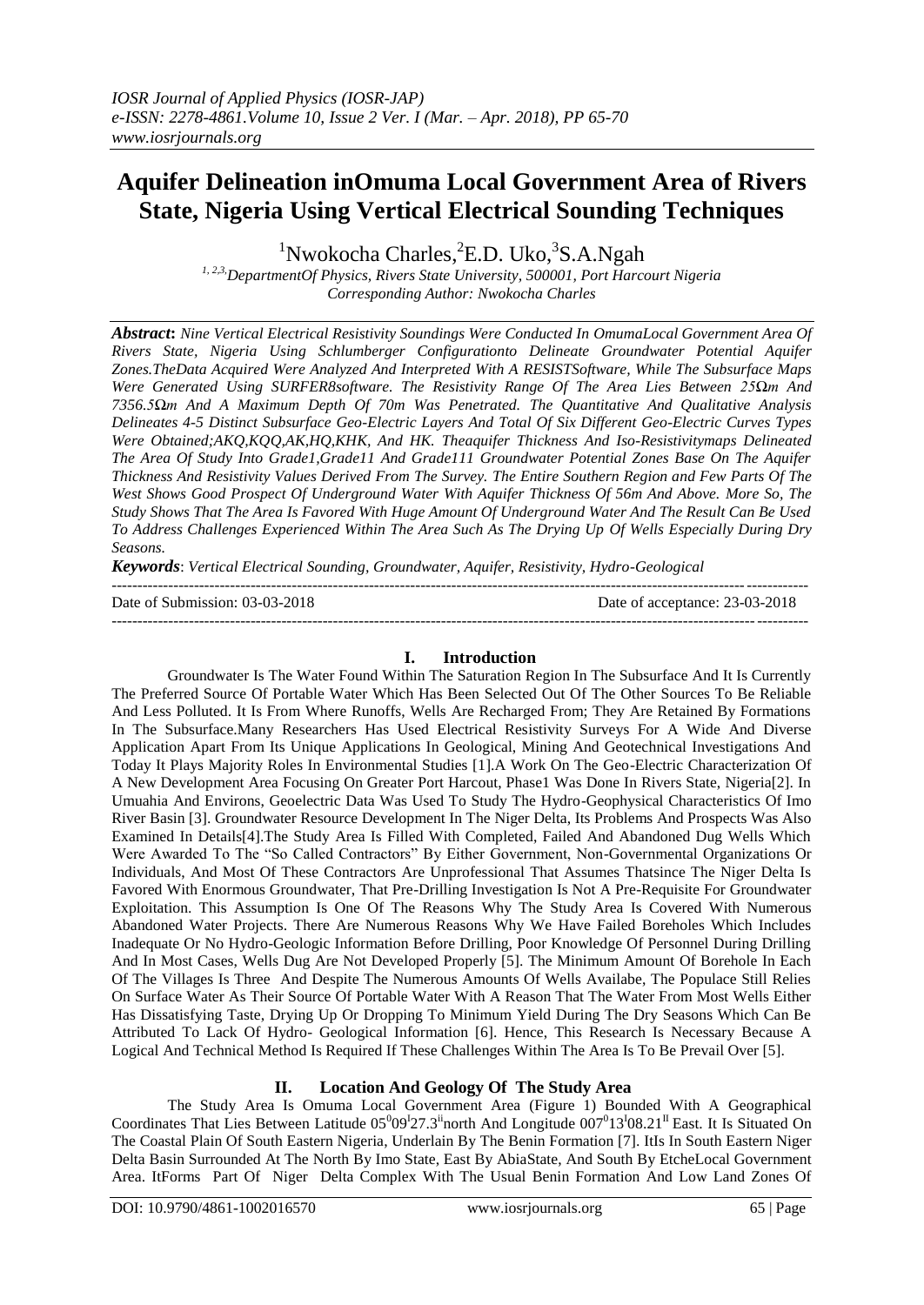South- Eastern Nigeria. The Niger Delta Covers Most Areas Of Rivers StateIncluding Omuma Local Government. It Is Made Up Of Extensive Riverrine Area All The Way Through Which The River Niger Links The Atlantic, Divided Into Several Distribution Which Empty In The Sea.The Deltaic Plains Consists Of Sands That Are Not Consolidated, And The Sizes Of Grains Ranges From Coarse To Medium Forming Lenticular Layers With Intercalation Of Peaty Matter Andlenses Of Soft, Silt Clay And Shales. Gravelly Layers That Make Up To About 10m In Thickness Have Been Recorded . The Uppermost Sediments Are Aerated, Made Up Sandstones That Are Not Consolidated And Have A Extremely Unpredictable Thickness All Over The Zone. Benin Formation That Is Sandy And Are Well Connected To Allow Easily Passage Of Water, The Lying On Top Of The Laterite Earth And Unconsolidated Top Of The Formation Coupled With The Shale Beneath That Makes Up The Bende – Ameki And Ogwashi – Asaba Series Provide The Conditions Hydrologically That Favours The Formation Of Acquifer In The Locality [7].



**Figure 1:**Map of the study area

# **III. Materials And Methods**

Variation Of Electrical Resistivity Was Investigated In The Work With The Help OfVertical Electrical Soundings (VES) Technique Withschlumberger Configuration. BothWere Instrumental During The Stage Of Acquisition Of Data At Each Station In The Areas Of Interest. The Trend In Which Resistivity Varies Within Penetrated Formations Will Be Crucial In Describing Dissimilar Layers Of Formation With The Aid Of ABEM SAS 300 Terrameter. The Study Areais A Very Small Area, Therefore The Selection Of VES Station Was Not At Random, But To Ensure That Parts In The Three (3) Clans That Make Up The Local Government Is Sampled During The Survey. Nine (9) VES Points Were Selected And With 300 – 400m As The Maximum Range For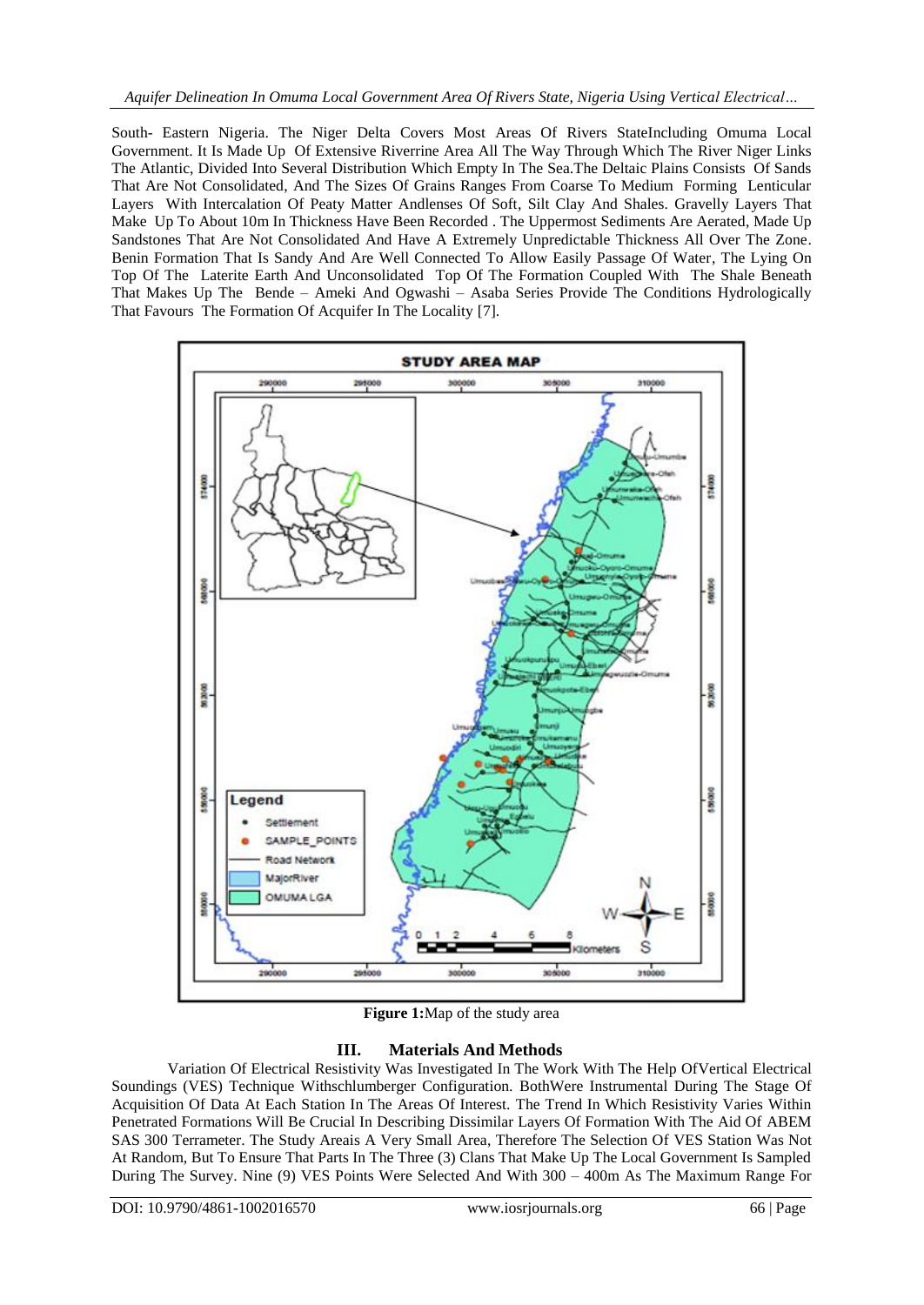The Electrode Spread.During Field Measurement, The Resistance (R) Of The Penetrated Formations That Falls Within The Electricalspace Of The Electrode Configuration Was Recorded By The Terrameter, Compared And Converted To Apparent Resistivity Values By Multiplying It With The Geometric Factor (K) For Schlumberger Such That:

Where,

\n
$$
\rho_a = KR
$$
\n
$$
K = \pi \left(\frac{a^2}{b} - \frac{b}{4}\right)
$$
\nHence

\n
$$
\rho_a = \pi \left(\frac{a^2}{b} - \frac{b}{4}\right)R
$$
\n(3)

The Set Of Apparent Resistivity Values Versus Half Current Electrodes Were Plotted With Half Current Electrodes Spacing To Generate Geo-Electric Curves Through Computer Iteration (Resist) Interpretation Software To Obtain The Geo-Electrical Parameters. The Electrodes Array Was Laid Along Each Transect And Readings Were Taken At Three To Four Hundred Meters. Since We Have Different Electrode Spacing, Different Readings Were Also Taken.During The Survey, Potentialelectrodes Were Generally Kept Small And Fixed While Only The Current Electrode Spacing Is Expanded Outward After Every Reading. However, When A Large Output Is Obtained Relative To The Ratio Of The Distance Between AB, That The Potential Difference Becomes Difficult To Measure, The Potential Electrode Is Changed. The Ratio Of Spacing Within AB And MN May Be Taken As 5:1 [8][9]. Hence, Since The Local Surface Resistivity Variations At The Potential Electrode Can Cause Irregularities In The Apparent Curve, It Is Claimed That The Schlumberger Configuration Produces Smooth Data [5] And It Has Practical, Operational And Interpretational Advantages Over Other Methods [8], While The Subsurface Maps (Aquifer Thickness And Iso-Resistivity Map) Were Generated Using The Result Obtained From Survey Together With The Coordinates Of The Area With The Aid Of A SURFER8 Package.

### **IV. Results And Discussion**

Nine Vertical Electrical Soundings Were Conducted In The Study Area To Ascertain The Groundwater Potential Of The Area. The Data Acquired Was Analyzed And Interpreted Using Curve Matching Techniques With A WIN-RESIST Software And The Results Obtained Were Summarized And Presented In Table 1.The Study Area Showed Six Geo-Electric Curve Types (Figure 2) With AKQ Prevalent: AKQ(3),AK(2), HQ, HK, KQQ And KHH (Table1**).** The Topmost Layer Consists Mainly Of Humid And Dry Clay Sand With Resistivity Ranges Of 25.6 – 1242.6ΩmAnd A Thickness Of 0.5 – 2.8m. The Second Layer Is Predominately Coarse SandsAnd Has Resistivity Range Of 158.7- 7356.5ΩmAnd A Variable Thickness Range Of 4.2 – 18.6m. Third Layer Has A Drop In The Resistivity Value From The Previous Layer To A Range Of 228.7 – 3785.5ΩmAnd A Good Thickness Range Of 8.5 – 49.8m Which Is Mainly A Sandy Formation.The Fourth Layer Consist Of Clayey Sand And Fine Grain Sand With A Little Trace Of Coarse Sand (VES 5) And Resistivity Ranges From 100.9 To 3655.1Ωm And A Thickness Of 11.2m To 56.0m. The Fifth Layer Which Is The Last Layer Of The Investigation Consist Of Medium To Coarse Grain Sand With Resistivity Value Between 111.4Ωm To 5158.4Ωm And An Undefined Thickness. This Is Estimated To Be The Prolific Aquifer In The Study Area As It Contains Good Quality Groundwater.



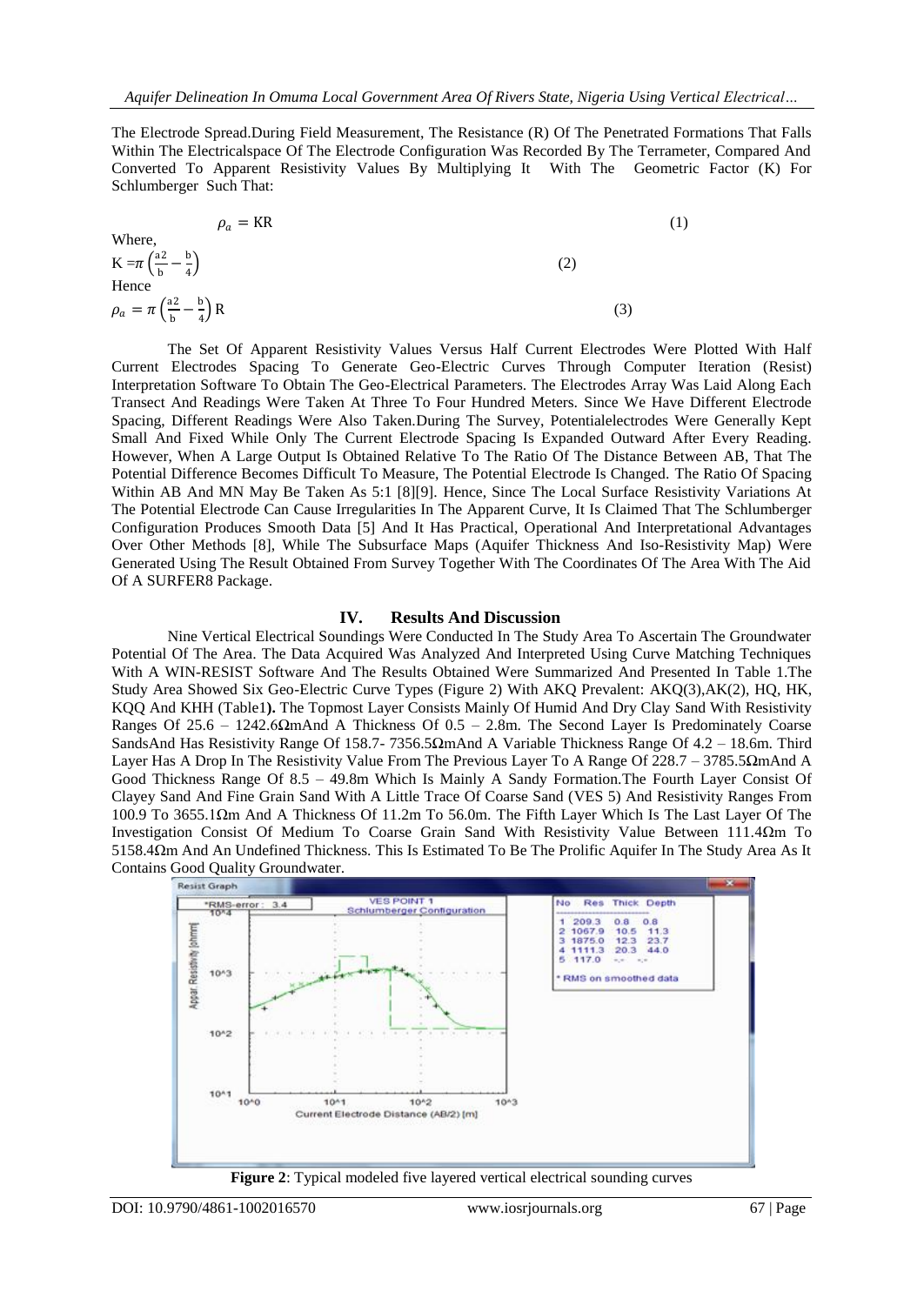| v<br>ES | <b>NORTHINGS</b> | <b>COORDINATE</b><br><b>EASTINGS</b> |        | <b>RESISTIVITY</b><br>$(ohm-m)$ |        |        |       |     | THICKNESS(m) |      |                | <b>DEPTH</b><br>(m)<br>--------------- |      |      |                          | <b>LAYE</b><br>R | <b>CURVE</b><br><b>TYPE</b> |
|---------|------------------|--------------------------------------|--------|---------------------------------|--------|--------|-------|-----|--------------|------|----------------|----------------------------------------|------|------|--------------------------|------------------|-----------------------------|
| 1       | 559537.2         | 304540.8                             | 209.3  | 1067.9                          | 1875   | 1111.3 | 117   | 0.8 | 10.5         | 12.3 | 20.3           | 0.8                                    | 11.3 | 23.7 | 44.0                     |                  | <b>AKQ</b>                  |
| 2       | 560421.3         | 306865.5                             | 423.1  | 7356.5                          | 968.9  | 392.5  | 188.6 | 1.4 | 7.1          | 8.5  | 26.0           | 1.4                                    | 8.5  | 17   | 43                       | -5               | <b>KQQ</b>                  |
| 3       | 564015.1         | 302544.5                             | 83.2   | 1669.5                          | 1639.2 | 736.9  | ----- | 2.0 | 18.6         | 49.2 | ----           | 2.0                                    | 20.6 | 69.8 | -----                    |                  | KQ                          |
| 4       | 560091.3         | 301752.4                             | 777.5  | 5670.1                          | 679    | 3655.1 | 831.5 | 1.6 | 5.2          | 14.3 | 42.2           | 1.6                                    | 6.8  | 21.1 | 63.3                     | в                | <b>KHK</b>                  |
| Б       | 564645.3         | 282482.7                             | 578.4  | 777.8                           | 2710.4 | 1012.6 | ----  | 2.8 | 11.8         | 44.5 | $\overline{a}$ | 2.8                                    | 14.6 | 59.1 | ----                     |                  | AK                          |
| 6       | 564379           | 304470.5                             | 420.5  | 780.8                           | 3147.4 | 529.2  | 168.8 | 0.5 | 11.5         | 19.9 | 19.3           | 0.5                                    | 12   | 31.9 | 51.2                     |                  | <b>AKQ</b>                  |
| 7       | 568564.8         | 305229                               | 1242.6 | 666.6                           | 3785.5 | 1198.2 | ----  | 1.3 | 4.2          | 18.3 | $\overline{a}$ | 1.3                                    | 5.5  | 23.8 | ----                     |                  | HK                          |
| 8       | 562642.4         | 302058.1                             | 430.7  | 668                             | 1848.6 | 545.5  | 111.4 | 0.7 | 4.9          | 18.9 | 39             | 0.7                                    | 5.6  | 24.5 | 63.5                     |                  | <b>AKQ</b>                  |
| 9       | 563267.2         | 305498.8                             | 25.6   | 158.7                           | 228.7  | 100.9  | ----  | 2.3 | 8.3          | 49.8 | ----           | 2.3                                    | 10.6 | 60.4 | $\overline{\phantom{a}}$ |                  | $\overline{AK}$             |

**Table 1**.Summary of vertical electrical sounding results and curve types

# **4.1Aquifer Units Thickness Map**

Aquifer Thickness And The Iso-Resistivity Maps Of The Study Area Were Generated Using Both SURFER8 Software And Values From Table 2. One Major Application Of Aquifer Thickness Map Is Where Ranking Of Geology Is Concerned, Because Good Volume Of Water From A Vertical Electrical StationIs Dependent On The Thickness Of The Aquifer[9].The Area Of Study Can Be Classified As Grade 1, 11 And 111 Groundwater Potential Zones Which Are Demarcated With Three Different Colors (Figure 3). The Areas That Falls Under Grade1 Groundwater Potential Zones Are Colored Green And They Are Areas That Corresponds To The Highest Aquifer Thickness With Values Of 56m Above And Majority Of The Study Area Is Observed To Fall Within This Zone Most Especially The Entire South And Few Areas In West.Grade11 Groundwater Potentialzones Are Demarcated With A Red Color And They Have A Range Of Values Of Aquifer Thickness Of 40m To 54m. Few Parts Of The North-East And North-West Fall Under This Zone And They Have Intermediate Aquifer Thickness Values.Grade111 Groundwater Potential Zones Falls Within Aquifer Thickness Range Of 40m And Below Which Implies That They Are Zones With The Lowest Aquifer Thickness, And Are Low Saturated Zones With Poor Water Potentials Demarcated With A Yellow Color. Parts OfNorth-East And North-West Fall With This Zone.

| <b>VES Station</b> | <b>Northings</b> | <b>Eastings</b> | <b>Aquifer Depth (m)</b> | $AB/2 = 150m$ |
|--------------------|------------------|-----------------|--------------------------|---------------|
|                    | 559537.2         | 304540.8        | 44                       | 280.4         |
|                    | 560421.3         | 306865.5        | 43                       | 250           |
|                    | 564015.1         | 302544.5        | 69.8                     | 1361.7        |
|                    | 560091.3         | 301752.4        | 63.3                     | 1793.1        |
|                    | 564645.3         | 282482.7        | 59.1                     | 1319.5        |
| 6                  | 564379           | 304470.5        | 51.2                     | 570.2         |
|                    | 568564.8         | 305229          | 23.8                     | 664.5         |
|                    | 562642.4         | 302058.1        | 63.5                     | 487.9         |
|                    | 563267.2         | 305498.8        | 60.4                     | 167.5         |

**Table 2**: Subsurface map parameters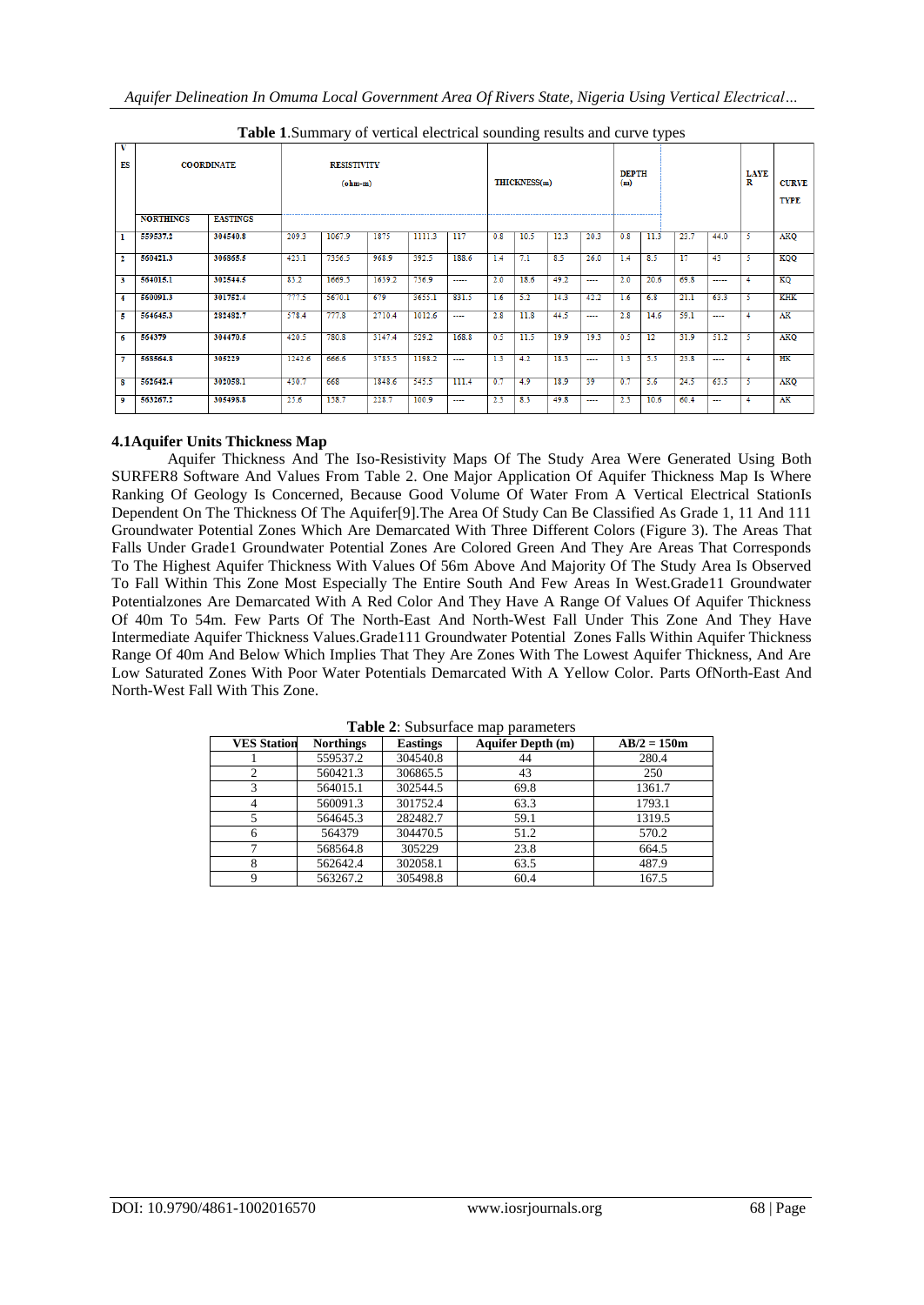

**Figure 3**: Aquifer thickness of the study area .

## **4.2Iso-Resistivity Map**

Apparent Resistivity At 120m Spacing Ranges From 100 – 2700m And The Corresponding Map Is Presented In Figure4 With An Interval Of 100m. Almost Allareas In The Study Area Showed Very High Apparent Resistivity Values Except For Parts Of North–West And North-EastWhere Low And Intermediate Apparent Resistivity Values Were Observed. The Areas Color Coded Dark Green Represents The Highest Apparent Resistivity Observed Zones (1700 To 2700m) And They Are Areas That Have Very Good Groundwater Potentials And Which Coincide With The Grade1 Groundwater Potential Zone Which Entails That They Also Have Good Aquifer Thickness And The Possibility Of Finding Groundwater With The Areas Are Very High. The Areas Demarcated With Light Green Color Represents Zones With Intermediate Apparent Resistivity Values With Range Of 700 - 160m While The Remaining Areas Colored With Brown Indicates Areas That Has The Lowest Apparent Resistivity Values And They Are Very Low Groundwater Potential Areas. Both Zones Also Coincides With Grade 11 And 111 Of Groundwater Potential Zones Respectively.